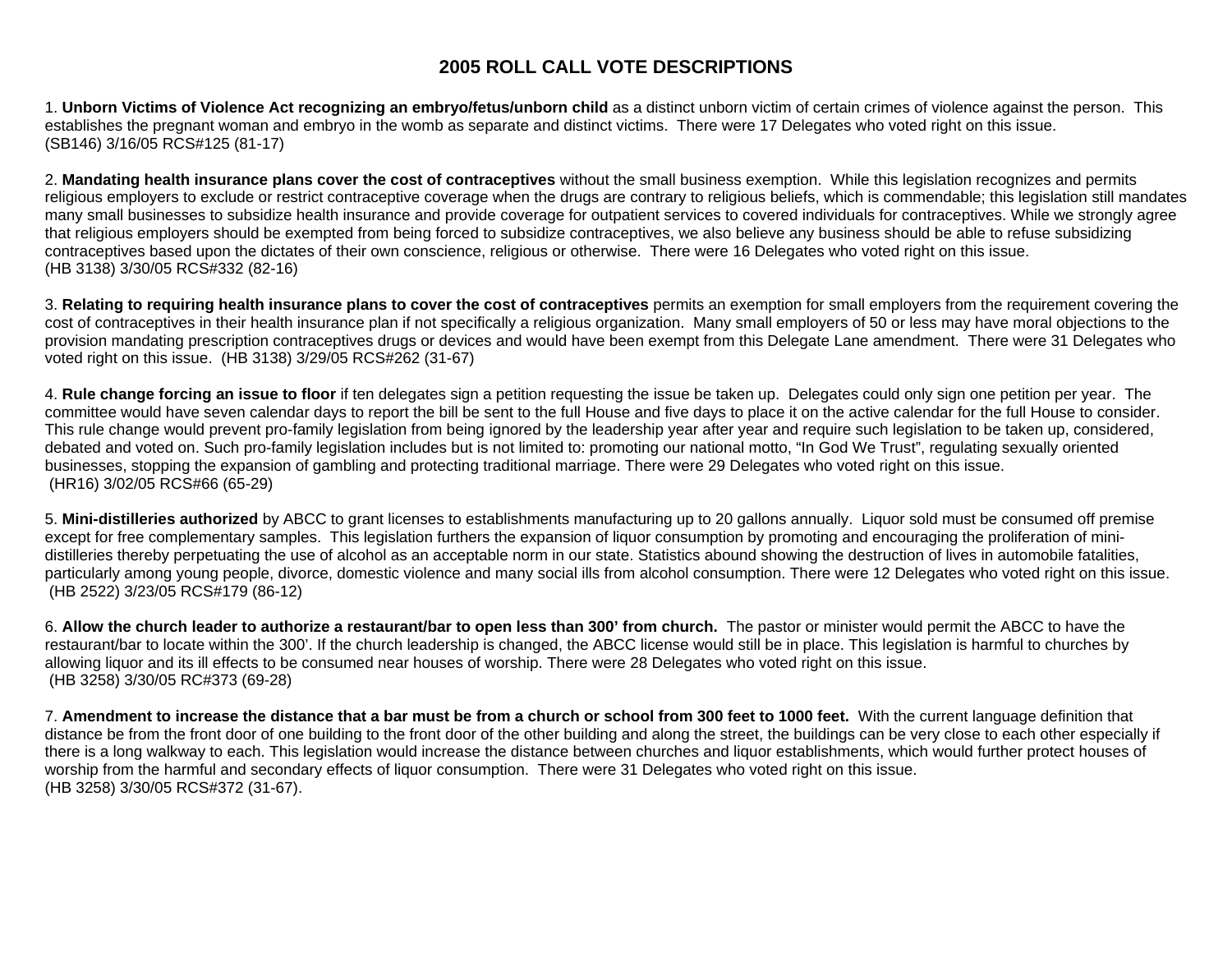## **2005 House of Delegates Family Value Voting Records**

## Symbol Legend:  $+$  = FOR Family Values,  $-$  = OPPOSED to Family Values

| <b>Delegate</b>            | Dist.          | Party        | County         | 1              | $\mathbf{2}$ | 3      | 4              | 5   | 6      | 7              | <b>Total</b> | $\frac{0}{0}$    | Cum.<br><b>Total</b><br>2001-2005 | Cum. %<br><b>Total</b><br>2001-2005 |
|----------------------------|----------------|--------------|----------------|----------------|--------------|--------|----------------|-----|--------|----------------|--------------|------------------|-----------------------------------|-------------------------------------|
| Jon Amores                 | 30             | D            | Kanawha        |                |              |        |                |     |        |                | 0/7          | $\mathbf{0}$     | 7/46                              | 15                                  |
| E. W. "Bill" Anderson, Jr. | 8              | $\mathbf R$  | Wood           | $+$            |              |        | $^{+}$         |     |        |                | 3/7          | 43               | 37/45                             | 82                                  |
| Sam J. Argento             | 35             | $\mathbf D$  | Nicholas       | $+$            |              |        |                |     |        | $\overline{a}$ | 1/7          | 14               | 1/7                               | 14                                  |
| <b>Tim Armstead</b>        | 32             | $\mathbf R$  | Kanawha        | $+$            | $+$          | $^{+}$ | $^{+}$         | $+$ | $^{+}$ | $^{+}$         | 7/7          | 100              | 46/46                             | 100                                 |
| <b>Bob Ashley</b>          | 11             | $\mathbf R$  | Roane          | $+$            |              |        | $^{+}$         |     |        |                | 2/7          | 29               | 35/43                             | 81                                  |
| Tom Azinger                | 10             | $\mathbf R$  | Wood           | $^{+}$         | $+$          | $^{+}$ | $^{+}$         |     |        |                | 4/7          | 57               | 39/45                             | 87                                  |
| Larry W. Barker            | 18             | D            | Boone          | $+$            |              |        |                |     |        |                | 1/7          | 14               | 1/7                               | 14                                  |
| Robert D. Beach            | 44             | D            | Monongalia     | $+$            |              |        |                |     |        |                | 1/7          | 14               | 19/42                             | 45                                  |
| J. D. Beane                | 10             | $\mathbf D$  | Wood           | $+$            |              |        |                |     |        |                | 1/7          | 14               | 22/44                             | 50                                  |
| Craig Blair                | 52             | $\mathbf R$  | Berkeley       | $+$            | $^{+}$       | $^{+}$ | $^{+}$         |     |        |                | 4/7          | 57               | 20/25                             | 8                                   |
| <b>Brent Boggs</b>         | 34             | D            | <b>Braxton</b> | $+$            |              |        |                |     |        |                | 1/7          | 14               | 19/45                             | 42                                  |
| Larry Border               | 9              | $\mathbf R$  | Wood           | $^{+}$         |              |        | $^{+}$         |     | $^{+}$ | $^{+}$         | 4/7          | 57               | 39/43                             | 91                                  |
| <b>Bonnie Brown</b>        | 30             | $\mathbf D$  | Kanawha        |                |              |        |                |     |        |                | 0/7          | $\mathbf{0}$     | 6/43                              | 14                                  |
| <b>Richard Browning</b>    | 22             | D            | Wyoming        | $+$            |              |        |                |     |        |                | 1/7          | 14               | 11/45                             | 24                                  |
| Greg Butcher               | 19             | D            | Logan          | $+$            |              |        |                |     |        |                | 1/7          | 14               | 15/43                             | 35                                  |
| Thomas W. Campbell         | 28             | D            | Greenbrier     |                |              |        |                |     |        |                | 0/7          | $\boldsymbol{0}$ | 13/44                             | 30                                  |
| Samuel J. "Sam" Cann       | 41             | D            | Harrison       | $^{+}$         | $^{+}$       |        |                |     |        |                | 2/7          | 29               | 19/44                             | 43                                  |
| Ray Canterbury             | 28             | $\mathbf R$  | Greenbrier     | $+$            |              | $^{+}$ | $\overline{A}$ |     |        |                | 2/6          | 33               | 38/44                             | 86                                  |
| Mike Caputo                | 43             | D            | Marion         |                |              |        |                |     |        |                | 0/7          | $\boldsymbol{0}$ | 7/45                              | 16                                  |
| Mitch Carmichael           | 12             | $\mathbf R$  | Jackson        | $^{+}$         | $^{+}$       | $^{+}$ | $^{+}$         |     | $^{+}$ | $^{+}$         | 6/7          | 86               | 40/44                             | 91                                  |
| Kevin J. Craig             | 15             | D            | Cabell         | $+$            |              |        |                |     |        |                | 1/7          | 14               | 16/45                             | 36                                  |
| Gerald L. Crosier          | 26             | D            | Monroe         | $^{+}$         |              |        |                |     |        |                | 1/7          | 14               | 10/24                             | 42                                  |
| Joe DeLong                 | 1              | D            | Hancock        | $+$            |              |        |                |     |        |                | 1/7          | 14               | 17/42                             | 40                                  |
| John Doyle                 | 57             | D            | Jefferson      | $\blacksquare$ |              |        |                |     |        |                | 0/7          | $\boldsymbol{0}$ | 7/45                              | 16                                  |
| Walter E. Duke             | 54             | $\mathbb{R}$ | Berkeley       | $+$            |              | $^{+}$ | $^{+}$         |     | $^{+}$ | $^{+}$         | 5/7          | 71               | 19/25                             | 76                                  |
| Jeff Eldridge              | 19             | D            | Logan          | $^{+}$         |              |        |                |     |        |                | 1/7          | 14               | 1/7                               | 14                                  |
| John N. Ellem              | 10             | $\mathbb{R}$ | Wood           | $+$            | $+$          | $+$    | $+$            |     |        | $\overline{a}$ | 4/7          | 57               | 37/43                             | 86                                  |
| <b>Tim Ennis</b>           | $\overline{2}$ | D            | <b>Brooke</b>  | $+$            |              |        |                |     | $^{+}$ | $^{+}$         | 3/7          | 43               | 19/43                             | 44                                  |
| Allen V. Evans             | 48             | $\mathsf{R}$ | Grant          | $^{+}$         |              | $+$    | $+$            |     |        |                | 3/7          | 43               | 39/45                             | 87                                  |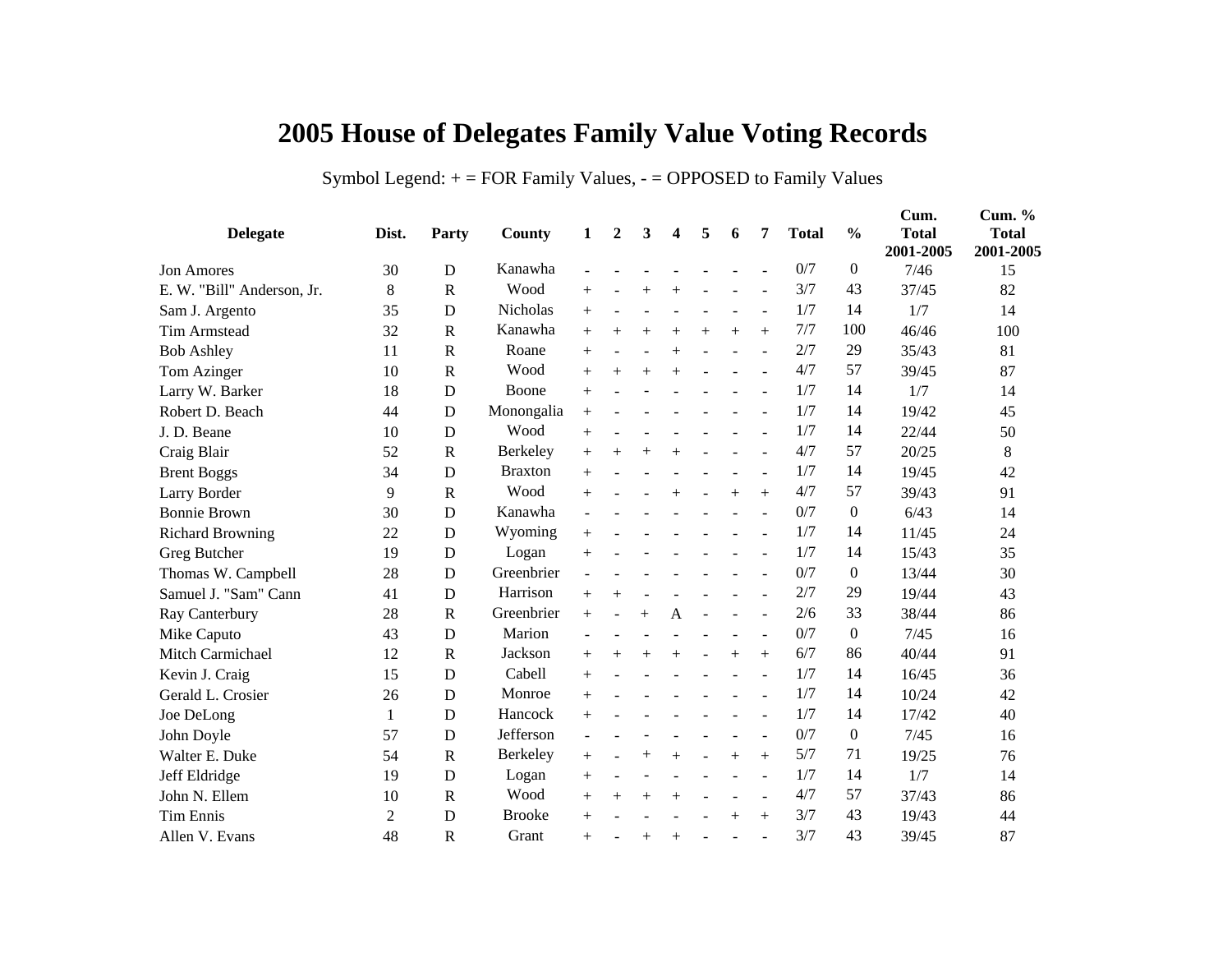| <b>Delegate</b>          | Dist. | Party        | <b>County</b> | 1                        | 2      | 3      | 4                        | 5              | 6              | 7              | <b>Total</b> | $\frac{0}{0}$    | Cum.<br><b>Total</b><br>2001-2005 | Cum. %<br><b>Total</b><br>2001-2005 |
|--------------------------|-------|--------------|---------------|--------------------------|--------|--------|--------------------------|----------------|----------------|----------------|--------------|------------------|-----------------------------------|-------------------------------------|
| Joe C. Ferrell           | 19    | D            | Logan         | A                        | A      |        | A                        | A              | A              | A              | 0/1          | $\boldsymbol{0}$ | 12/31                             | 39                                  |
| Ron Fragale              | 41    | D            | Harrison      | $+$                      | A      | A      |                          | $\overline{a}$ | A              | $\mathbf{A}$   | 1/3          | 33               | 17/41                             | 41                                  |
| <b>Eustace Frederick</b> | 24    | D            | Mercer        | $+$                      |        |        | $\overline{\phantom{a}}$ | $\sim$         | $\overline{a}$ | $\overline{a}$ | 1/7          | 14               | 28/44                             | 64                                  |
| Cindy Frich              | 44    | $\mathbf R$  | Monongalia    | $\! + \!$                |        | $^{+}$ | $^{+}$                   |                | $^{+}$         | $+$            | 5/7          | 71               | 22/25                             | 88                                  |
| Mike Hall                | 14    | $\mathbf R$  | Putnam        | $^{+}$                   | $^{+}$ | $^{+}$ | $^{+}$                   |                | $^{+}$         | $^{+}$         | 6/7          | 86               | 43/44                             | 98                                  |
| <b>Bill Hamilton</b>     | 39    | $\mathbf R$  | Upshur        | $^{+}$                   |        |        | $^{+}$                   | $^{+}$         | $^{+}$         | $+$            | 5/7          | 71               | 20/25                             | 80                                  |
| <b>Bill Hartman</b>      | 37    | D            | Randolph      | $^{+}$                   |        |        |                          |                |                | $\blacksquare$ | 1/7          | 14               | 7/25                              | 28                                  |
| Barbara Hatfield         | 30    | D            | Kanawha       | $\overline{\phantom{a}}$ |        |        |                          |                |                |                | 0/7          | $\mathbf{0}$     | 8/44                              | 18                                  |
| Nancy Houston            | 44    | D            | Monongalia    | $^{+}$                   |        |        |                          |                |                | $\overline{a}$ | 1/7          | 14               | 8/24                              | 33                                  |
| Greg Howard              | 16    | $\mathbf R$  | Cabell        | $^{+}$                   | $^{+}$ | $^{+}$ | $^{+}$                   | $^{+}$         | $^{+}$         |                | 7/7          | 100              | 22/24                             | 92                                  |
| Lidella Wilson Hrutkay   | 19    | D            | Logan         | $\sim$                   |        |        |                          |                |                | $\blacksquare$ | 0/7          | $\boldsymbol{0}$ | 7/45                              | 16                                  |
| Mark Hunt                | 30    | D            | Kanawha       | $\overline{\phantom{a}}$ |        |        |                          |                |                |                | 0/7          | $\boldsymbol{0}$ | 0/7                               | $\boldsymbol{0}$                    |
| Richard J. Iaquinta      | 41    | $\mathbf D$  | Harrison      | $^{+}$                   | $^+$   |        |                          |                | $^{+}$         | $+$            | 4/7          | 57               | 13/25                             | 52                                  |
| Robert S. Kiss           | 27    | D            | Raleigh       | $+$                      |        |        |                          |                |                | $\overline{a}$ | 1/7          | 14               | 16/45                             | 36                                  |
| K. Steven Kominar        | 20    | D            | Mingo         | $^{+}$                   |        |        |                          |                |                |                | 1/7          | 14               | 17/42                             | 40                                  |
| Patrick Lane             | 32    | $\mathbb{R}$ | Kanawha       | $\! + \!$                | $^{+}$ | $^{+}$ | $^{+}$                   | $^{+}$         | $+$            | $+$            | 7/7          | 100              | 7/7                               | 100                                 |
| Margarette R. Leach      | 15    | D            | Cabell        | A                        |        |        |                          |                |                | $\blacksquare$ | 0/6          | $\boldsymbol{0}$ | 7/44                              | 16                                  |
| Otis A. Leggett          | 7     | $\mathbf R$  | Pleasants     | $+$                      | $^{+}$ | $^{+}$ | A                        | $^{+}$         | $^{+}$         | $+$            | 6/7          | 86               | 40/42                             | 95                                  |
| Marshall Long            | 25    | D            | Mercer        |                          |        |        |                          |                |                |                | 0/7          | $\mathbf{0}$     | 6/25                              | 24                                  |
| Linda Longstreth         | 43    | D            | Marion        | ÷.                       |        |        |                          |                |                |                | 0/7          | $\mathbf{0}$     | 0/7                               | $\boldsymbol{0}$                    |
| <b>Tom Louisos</b>       | 29    | D            | Fayette       | $^{+}$                   |        | $^{+}$ | $^{+}$                   |                | $^{+}$         | $+$            | 5/7          | 71               | 41/45                             | 91                                  |
| Virginia Mahan           | 27    | D            | Raleigh       | $\blacksquare$           |        |        | A                        |                |                | $\overline{a}$ | 0/6          | $\boldsymbol{0}$ | 11/45                             | 24                                  |
| Tim J. Manchin           | 43    | D            | Marion        | $^{+}$                   |        |        |                          |                |                | $\blacksquare$ | 1/7          | 14               | 2/17                              | 12                                  |
| <b>Charlene Marshall</b> | 44    | D            | Monongalia    | $\blacksquare$           |        |        | A                        |                |                |                | 0/6          | $\mathbf{0}$     | 0/6                               | $\boldsymbol{0}$                    |
| Dale Martin              | 13    | $\mathbf D$  | Putnam        | $^{+}$                   |        |        |                          |                |                |                | 1/7          | 14               | 11/45                             | 24                                  |
| Harold Michael           | 47    | D            | Hardy         | $^{+}$                   |        |        |                          |                |                | $\overline{a}$ | 1/7          | 14               | 5/44                              | 11                                  |
| Tim Miley                | 41    | D            | Harrison      | $^{+}$                   | $^{+}$ | $^{+}$ |                          |                | $^{+}$         | $+$            | 5/7          | 71               | 5/7                               | 71                                  |
| <b>Cliff Moore</b>       | 23    | D            | Wyoming       | $^{+}$                   |        |        |                          |                |                | $\overline{a}$ | 1/7          | 14               | 1/7                               | 14                                  |
| Jim Morgan               | 15    | D            | Cabell        | $\overline{\phantom{a}}$ |        |        |                          |                |                | $\blacksquare$ | 0/7          | $\boldsymbol{0}$ | 8/42                              | 19                                  |
| John Overington          | 55    | $\mathbf R$  | Berkeley      | $^{+}$                   | $^{+}$ | $^+$   | $^{+}$                   | $+$            | $^{+}$         | $+$            | 7/7          | 100              | 45/45                             | 100                                 |
| Corey L. Palumbo         | 30    | $\mathbf D$  | Kanawha       |                          |        |        |                          |                |                |                | 0/7          | $\boldsymbol{0}$ | 4/25                              | 16                                  |
| Brady R. Paxton          | 13    | D            | Putnam        | $^{+}$                   |        |        |                          |                |                |                | 1/7          | 14               | 18/45                             | 40                                  |
| Don Perdue               | 17    | ${\bf D}$    | Wayne         | $^{+}$                   |        |        |                          |                |                |                | 1/7          | 14               | 13/40                             | 33                                  |
| David G. Perry           | 29    | ${\bf D}$    | Fayette       | $^{+}$                   |        |        |                          |                |                |                | 1/7          | 14               | 17/45                             | 38                                  |
| Dave Pethtel             | 5     | $\mathbf D$  | Wetzel        | $^{+}$                   |        |        |                          |                |                |                | 1/7          | 14               | 19/46                             | 41                                  |
| John Pino                | 29    | $\mathbf D$  | Fayette       | $^{+}$                   |        |        |                          |                |                |                | 1/7          | 14               | 19/46                             | 41                                  |
| Mary M. Poling           | 40    | ${\bf D}$    | Barbour       | $^{+}$                   |        |        |                          |                | $^{+}$         | $+$            | 3/7          | 43               | 9/44                              | $20\,$                              |
| Thomas Mike Porter       | 25    | $\mathbf R$  | Mercer        | $+$                      |        | $^{+}$ | $^{+}$                   |                | $^{+}$         | $^{+}$         | 5/7          | 71               | 5/7                               | 71                                  |